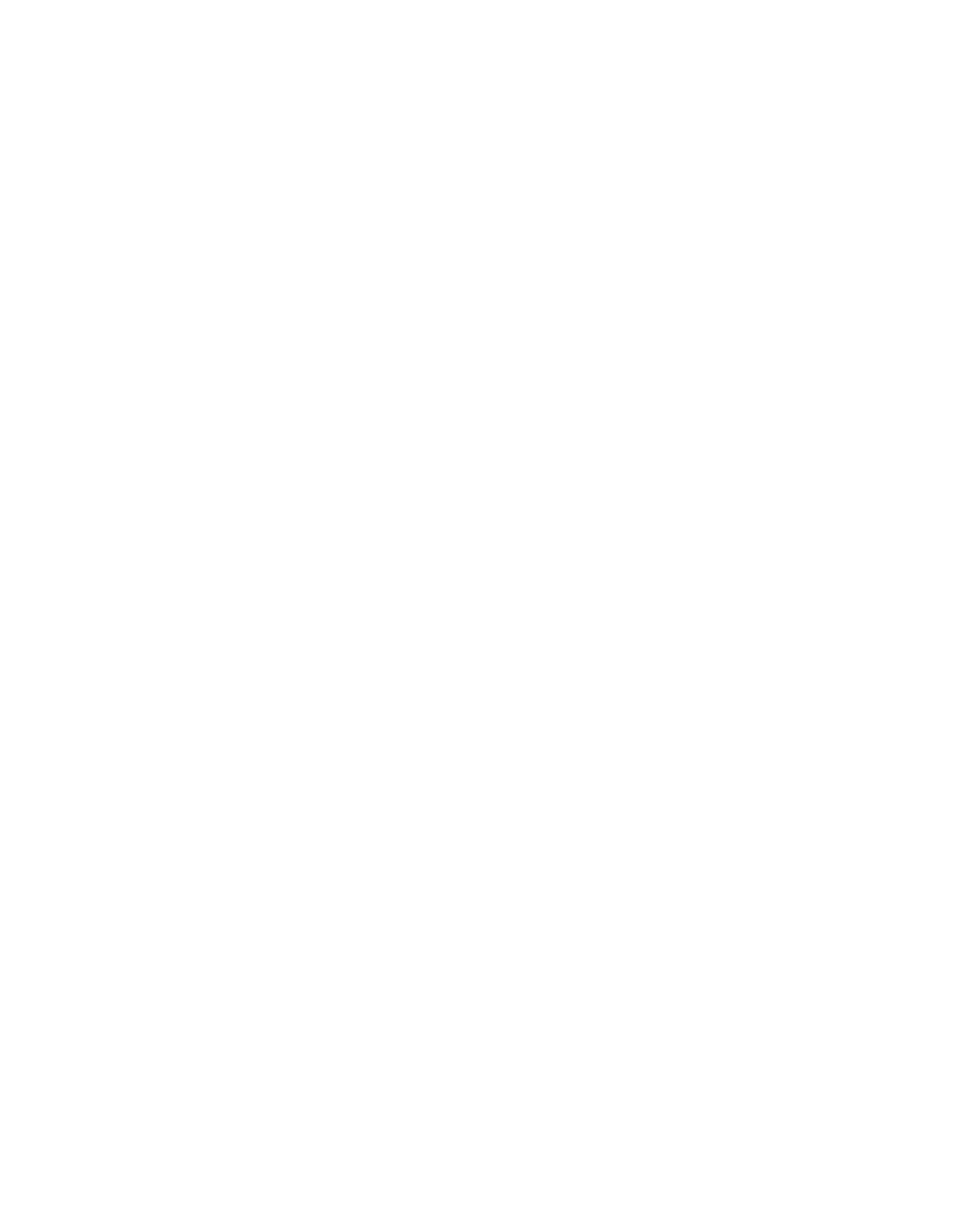## <span id="page-2-0"></span>**Introduction:**

This manual was compiled to help Chapters and personnel better understand the technical safety aspects of IFGS and as an adjunct to the Safety Officer's Handbook Vol. I, and was developed out of the use of special effects in the early years of IFGS.

Effects that included pyrotechnics (flash, smoke, and flare), sound systems, flame systems (burning lake), very large props (dragon with 50+ foot wingspan, 8 foot spider), aerial systems (flying balrog), and structures (the 100 foot long, 12 foot high wall of 'Shatterman Pass') and other similar effects.

Requirements for training are necessary, because knowledge in these areas is not common.

This manual was developed from the experiences of many people and from many sources: Including:

 The Alchemist Guild (1982-mid 90's) David Ellis Bill Lemieux Denise Senger. Tom Ponder. Lee Sullivan Eric Vinson Kirby Howard Dungeon Masters (mid 80's to mid 90's) Kurt Hopkins Mark Sutherland Rick Shelton Ralph Pruitt Bradley Reeger And many others whose names are lost in the fog of time (or effects).

Most of the information in the original manual was written and compiled by David Ellis. Editing and layout assistance by Susan Helton.

Many Individuals over the years have offered constructive reviews.

The Society gives permission to any members of IFGS to make copies of any of the material in this book. Any and all comments on the information in this book are welcome, especially from Provisional Chapters who may need further clarification. This booklet will be reviewed on a yearly basis, and comments accepted for that review on an ongoing basis.

Send comments or questions to Safety@ifgs.org

Or IFGS Attn: Safety PO Box 3577 Boulder, CO 80307-3577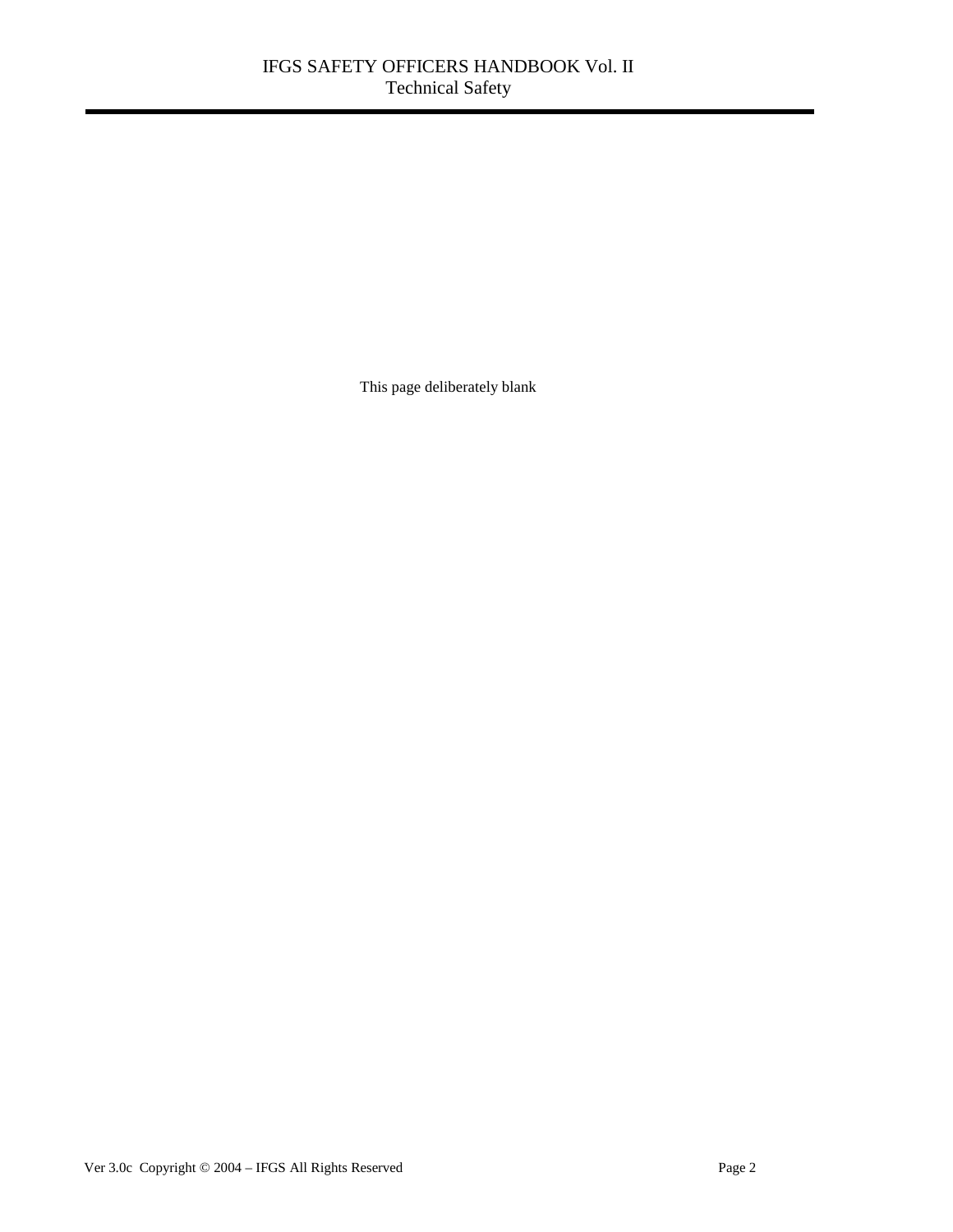# **Table Of Contents:**

| Appendix A – Abbreviations, Acronyms and Glossary of Terms. | $A-1$ to $A-4$  |
|-------------------------------------------------------------|-----------------|
| Appendix $B -$ References.                                  | $B-1$ to $B-2$  |
| Appendix $C$ – Forms.                                       | $C-1$ - to $C2$ |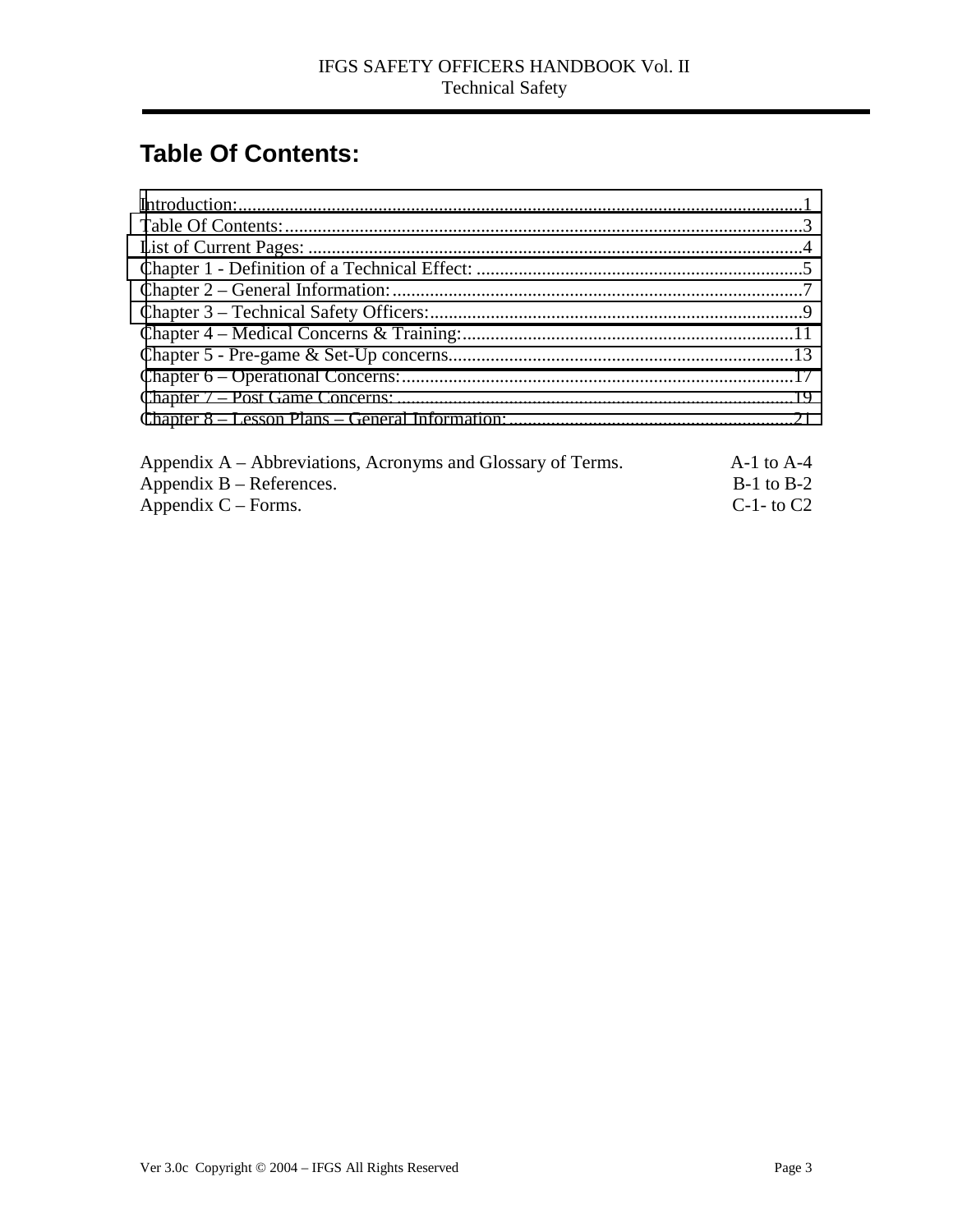# **List of Current Pages:**

<span id="page-5-0"></span>List of changes to complete manual dated 15 Apr 2004.

| Date | Changes |
|------|---------|
|      |         |
|      |         |
|      |         |
|      |         |
|      |         |
|      |         |
|      |         |
|      |         |
|      |         |
|      |         |
|      |         |
|      |         |
|      |         |
|      |         |
|      |         |
|      |         |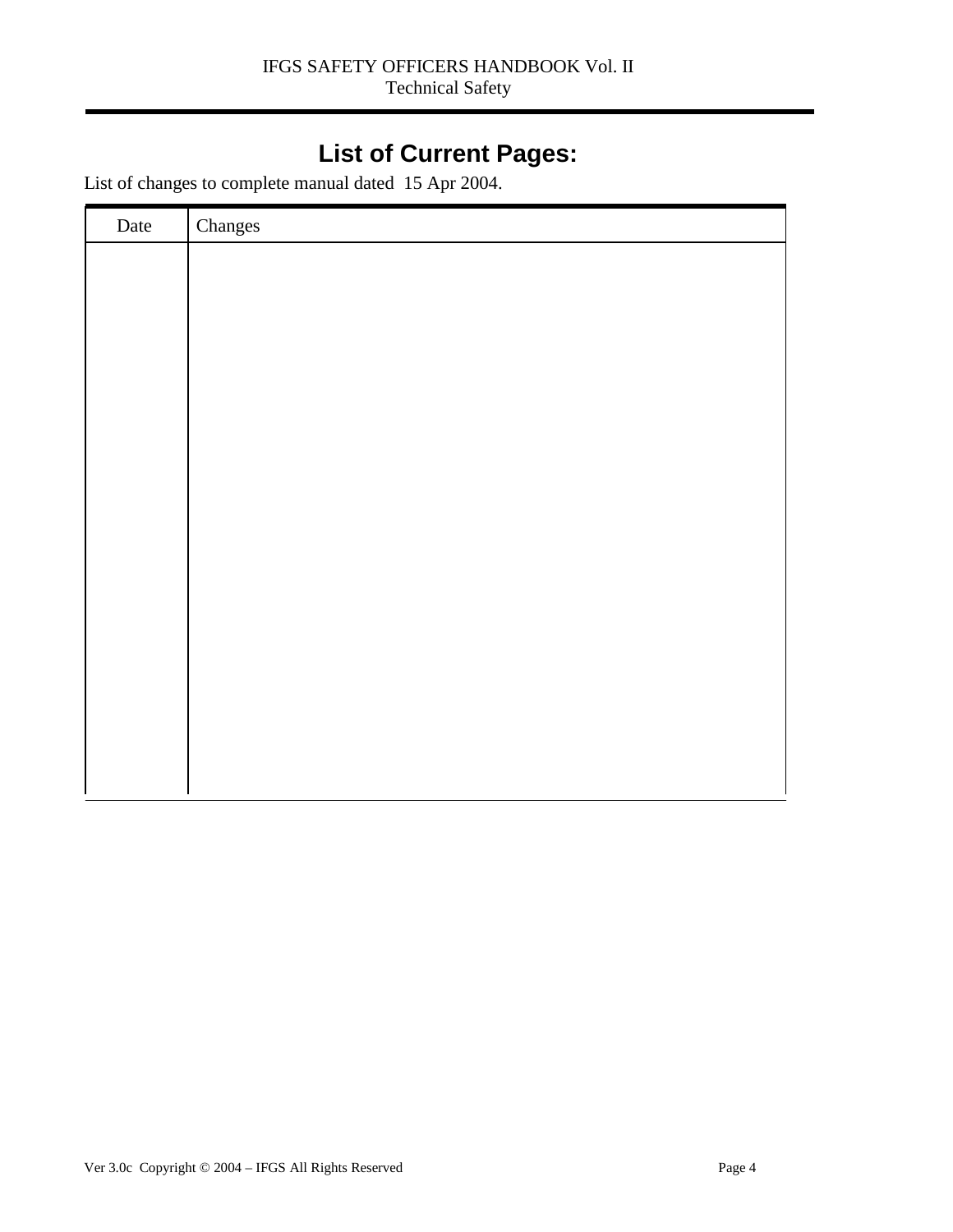# <span id="page-6-0"></span>**Chapter 1 - Definition of a Technical Effect:**

The terms Technical Effects and Special Effects (Fx) are interchangeable. It is strongly recommended and requested that the term Technical Effects be used in public.

What is a Technical Effect:

ANY of the following used in an Encounter Area or as part of an Encounter.

- ! Pyrotechnical devices. Including smoke however created.
- ! Open flame. This includes candles, torches, campfires, gas or charcoal grills, and Coleman lanterns.
- ! Hydrocarbon fuel (Gasoline, kerosene, alcohol, natural gas (LNG), or propane (LP/LPG)) powered items. (generators, pumps, blowers, heaters, etc.)
- $\blacklozenge$  Electrical. AC at any voltage. DC at 12v or greater, and/or DC greater than 1 Amp.
- $\blacklozenge$  Moving props over 2 kg. (Approximately 5 lbs).
- ! Cryogenic materials. (Dry Ice, Liquid Nitrogen)
- $\blacklozenge$  Lasers at any output level.
- $\blacklozenge$  Infrared (IR) or Ultraviolet (UV) sources.
- $\blacklozenge$  Scaffolding or vertical structures that people will be in or on. Any structure greater than 3 m (approximately 10 ft) in height.
- $\blacklozenge$  Any situation where people will be 2 meters (7 feet) or higher above the ground level, or 1 meter (3.5 feet) feet or greater below ground level.
- $\triangle$  Any water greater in depth than 1.0 m (approx 3.5 Ft), or any large stream or river.
- $\blacklozenge$  Food service, preparation and handling.

## ! **Anything so designated by Any SO**.

#### PROHIBITED ITEMS:

 Any Radioactive substances. Class A Explosives. (UN/DOT 1.1) Poisons. Non-Ionizing radiation other than FCC approved short range radios.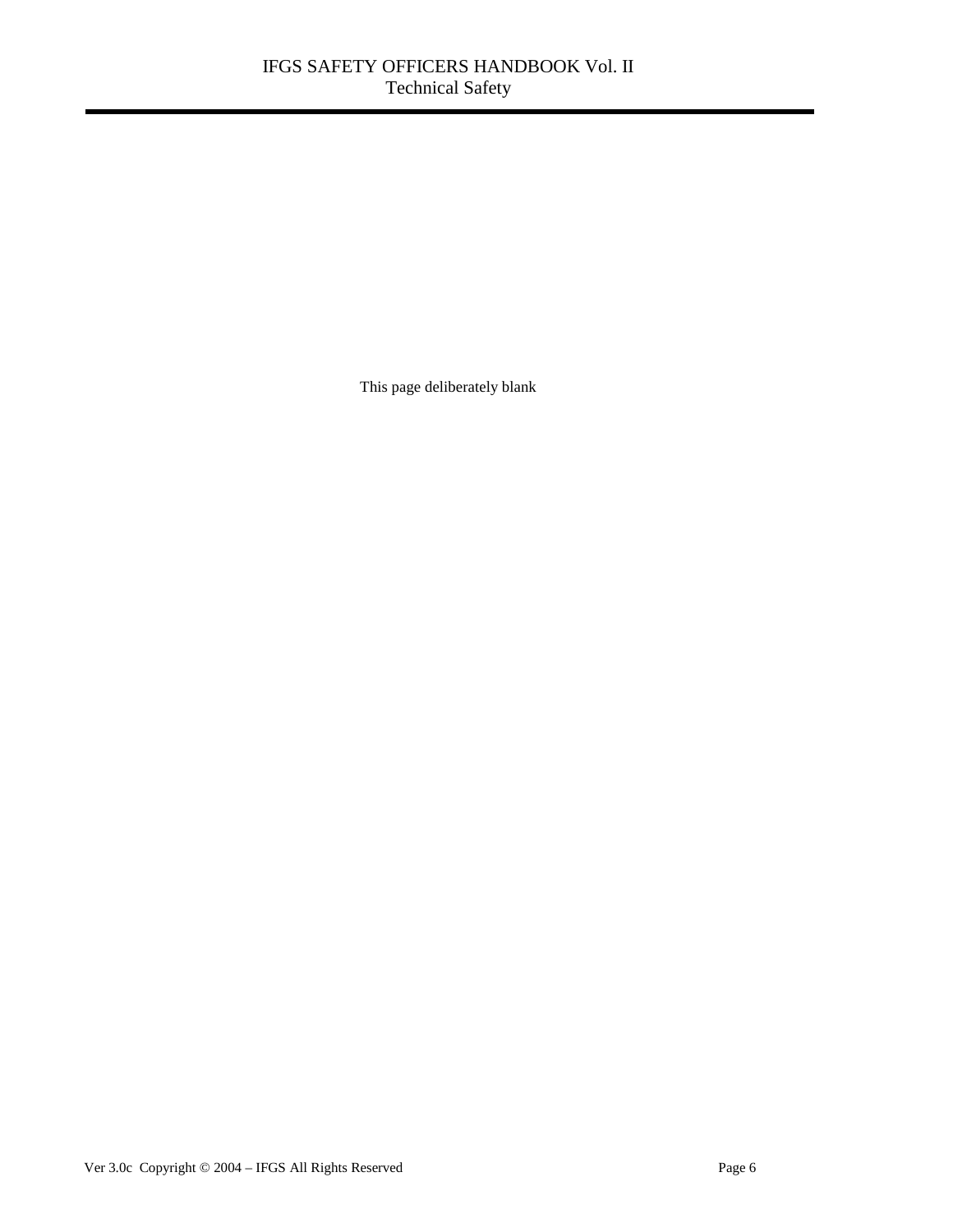# <span id="page-8-0"></span>**Chapter 2 – General Information:**

## **"SAFETY is to be the First, Last, and Always word concerning Technical Effects!!!"**

#### MISSION STATEMENT:

 To establish a safe gaming environment involving technical effects for all personnel involved.

The SSO can appoint a Society Technical Safety Officer (STSO) if they feel that they are not qualified/knowledgeable to run the Technical safety program. This also applies to the chapter level, i.e. the Chapter Safety Officer (CSO) can appoint a chapter Technical Safety Officer (TSO).

\*\* Indicates IFGS specific comments or requirements.

\*\*IFGS will, wherever possible follow OSHA procedures where applicable concerning technical effects.

#### OSHA Requirements:

 Although IFGS is not required to follow OSHA standards, IFGS will, whenever possible follow OSHA guidelines/procedures, where applicable, concerning technical effects.

\*\*For IFGS, the GSO will appoint a Competent Person (this can be the GSO, a TSO, an EC or other knowledgeable person) to oversee the safety of a technical effect encounter. It can be different people for different encounters or it can be a single person, as the situation requires..

## OSHA Definition of a Competent or Qualified Person.

- Competent Person: "One who is capable of identifying existing and predictable hazards in the surroundings or working conditions, which are unsanitary, hazardous to employees and who has authorization to take prompt corrective measures to eliminate them."
- Qualified Person: "One who by possession of a recognized degree, certificate or professional standing, or who by extensive knowledge, training and experience – has successfully demonstrated his/her ability to solve or resolve problems related to the subject matter, the work or the project."

### CSO Requirements:

CSO's will maintain a list of TSO personnel (competent/qualified or specialty skilled persons) in their chapter.

CSO's are responsible for the training of TSO personnel in their chapter. Required training for all SO personnel: ARC First aid & CPR.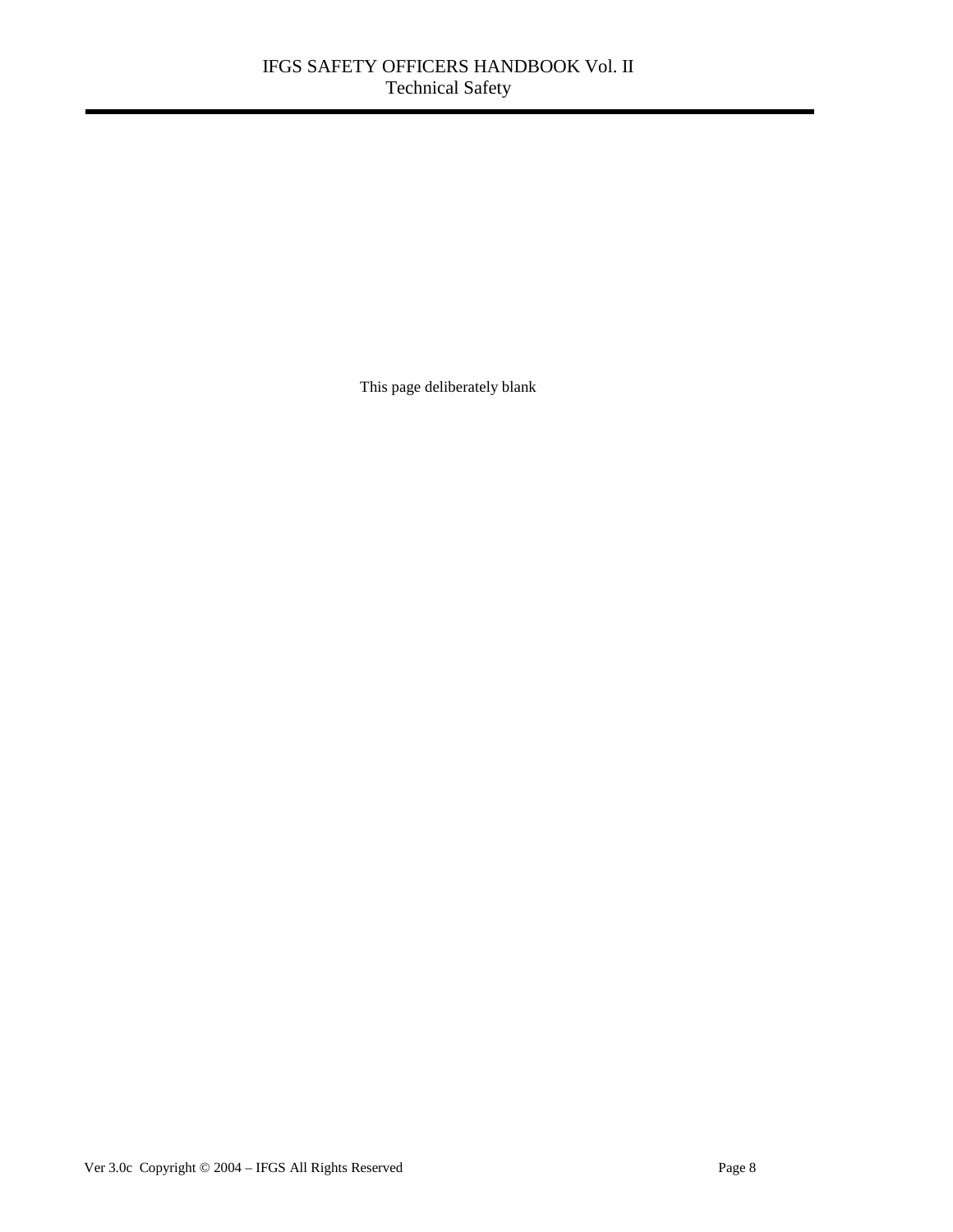# <span id="page-10-0"></span>**Chapter 3 – Technical Safety Officers:**

- Technical Safety Officers (TSO) are the personnel who are responsible for the safe application of technical effects involved in an encounter.
- TSO's need to knowledgeable in the specific areas that they will be SOing in. They need to be experienced in the specific areas because of the lack of knowledge in these areas by the general public.

Specific areas of knowledge that are useful. Construction. Scaffolding, framing, shoring. Site electrical systems (temporary electrical systems), NEC code. Staging, assembly and disassembly procedures. Stagecraft. Sound systems. Lighting. Set construction. Pyrotechnics - PGI shooters certification both show and proximal. Technical climbing/mountain rescue. Aquatics. Water operations, rescue and lifeguard. Food services. Preparation, handling, service and storage. Basic physics – especially  $MxV$ . (mass x velocity) OSHA Safety Practices. FEMA Disaster planning. HAZMATT certifications. Fire fighting and Fire Science. (grass, forest, structure, shipboard, aircraft) First Aid at any level, plus specialty training on specific injury types. Legal – International (UN); Federal (National Forest/Park, DOT, BLM); State (forest/park); Local (County, City, Municipality, special District) Communications.

Not all of these need to be known for a TSO, but the more the better.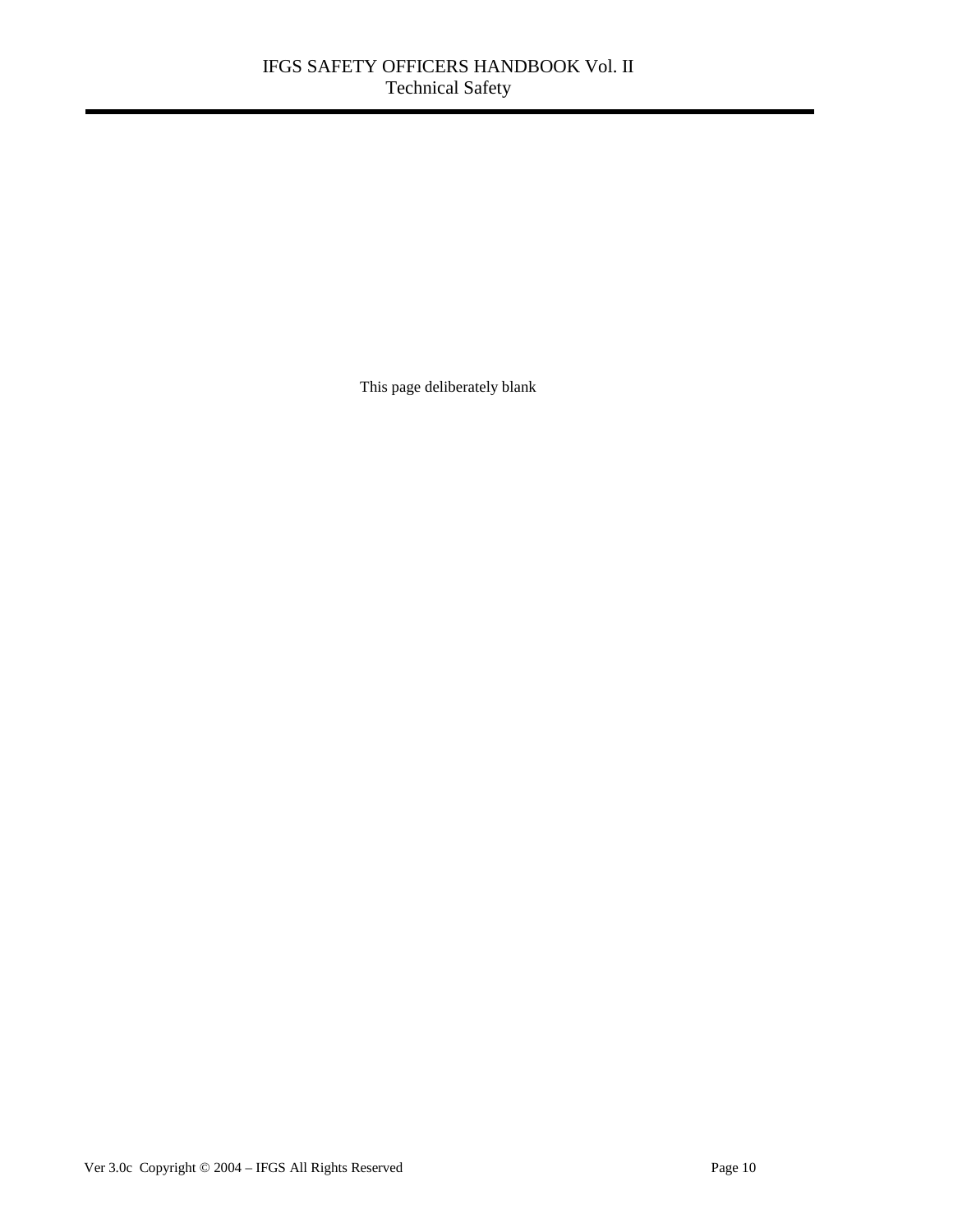# <span id="page-12-0"></span>**Chapter 4 – Medical Concerns & Training:**

## **"SAFETY is to be the First, Last, and Always word concerning Technical Effects!!!"**

#### Mission Statement:

To ensure a medically safe game environment for all participants involved in encounters with technical effects.

- The biggest concern for SO personnel and technical effects is for PCs, NPCs and Staff with respiratory problems. Many pyrotechnics will aggravate these problems.
- Emissions, specifically from certain kinds of smokes or flares, can be irritating to the lungs, throat, and sinuses especially to persons with respiratory problems. Check with your GSO or FATL and/or GD/GP to find out if anybody has respiratory problems (i.e. asthma) and arrange for that person to be at a different encounter or arrive after the smoke clears. Also Check with the GSO or FATL about other medical problems or phobias that may be aggravated by an encounter. Common phobias are Acrophobia (fear of heights), Arachnophobia (fear of spiders) (or other insects), Claustrophobia (fear of enclosed spaces), Nyctophobia (fear of the dark), Ophidophobia (fear of reptiles/snakes).

## The use of pyrotechnics and/or Ultraviolet lighting MUST BE INDICATED during game briefings.

- The GSO/TSO must brief the PCs/NPCs about pyrotechnics or other safety requirements as required by usage in the game.
- Hazardous Materials: Emissions or residues of certain pyrotechnical devices can be hazardous or toxic. Fuels for machinery (gasoline and diesel) have additives that are hazardous and the exhaust is dangerous. Always wash up after handling fuels or toxic materials, especially after handling pyrotechnical devices (i.e. setup, strike, or disposal) and/or use gloves.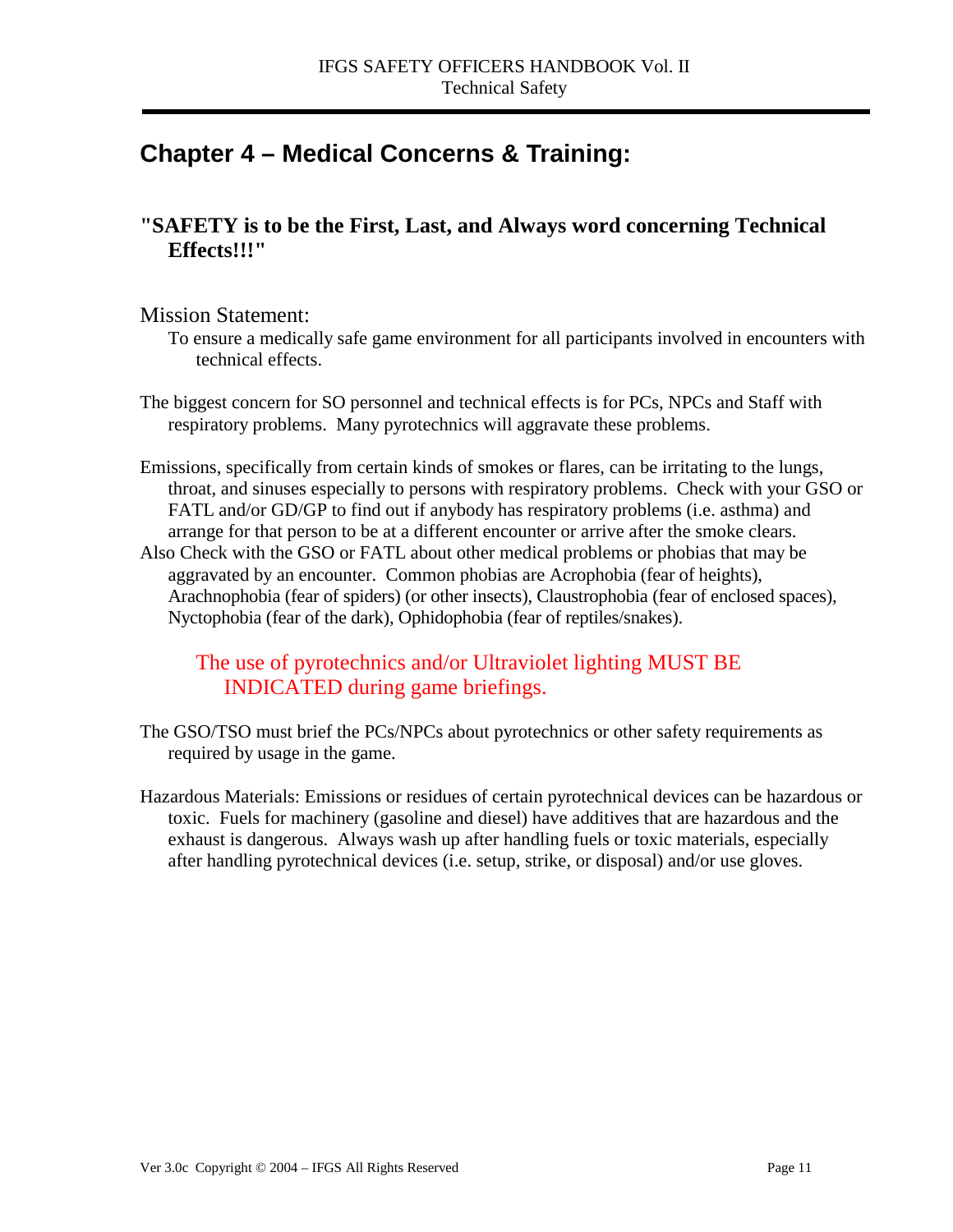Chapter 4 – Medical Concerns & Training: (cont)

#### Training Guidelines:

The following areas should be taught to TSO and FAT personnel and any other interested SO or IFGS personnel.

ARC Basic First Aid.

CPR – as related to Drowning, electrical shock and physical impact.

 Burns – Thermal both hot and cold, Electrical, RF, UV (to include sunburn), Laser, Chemical, and Friction. Some of these also need to be taught for eye exposure.

Constriction injuries – primarily from ropes and cables.

Impact injuries – falls, impact from falling or moving items/objects.

Inhalation/respiratory problems – asthma, bronchitis, and similar health problems.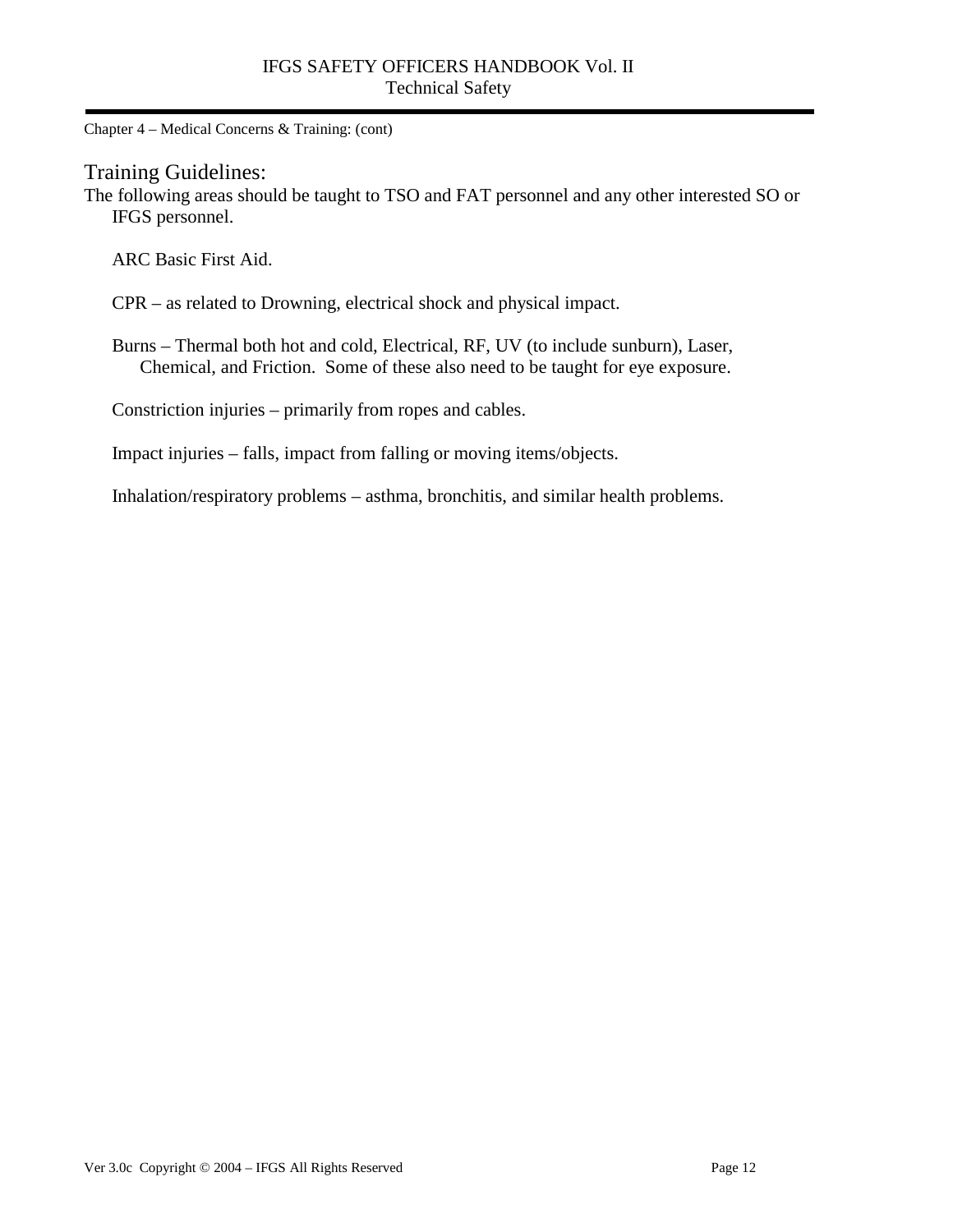# <span id="page-14-0"></span>**Chapter 5 - Pre-game & Set-Up concerns.**

#### MISSION STATEMENT:

- To plan and establish a safe environment for the set-up of technical effects for the game/event.
- "SAFETY is to be the First, Last, and Always word Concerning Technical Effects.!!!"

#### Planning:

Pre game planning and Set-up requirements for technical effects usually requires an extra amount of planning and logistics.

#### Transportation:

Transportation of effects and effects materials can be considerable, above and beyond the normal game requirements.

#### Storage:

Effects and effects materials may require extra space for staging before set-up, and secure storage for certain materials before the game.

#### Personnel:

Effects and effects materials may require extra personnel for set-up or staging before setup.

- The site must be examined for PC/NPC interaction with the effects, and modifications (if necessary) be made BEFORE game start.
- Before the game always review and rehearse the encounter with the NPC's to show them the hazard areas, and ensure that they understand the effects that will be happening. (Hopefully they can help keep the PC's in the correct areas during the encounter)

#### Medical:

Personal medical reactions should be known before the game start, and arrangements made to keep those personnel clear of the specific encounter until it is safe for them to enter, or place them at other encounters. (See medical concerns section)

#### Communications:

Effects people should set-up and test their own communication net independent of the games communication net. (Previous events have used 49mHz headset radios and military field phones).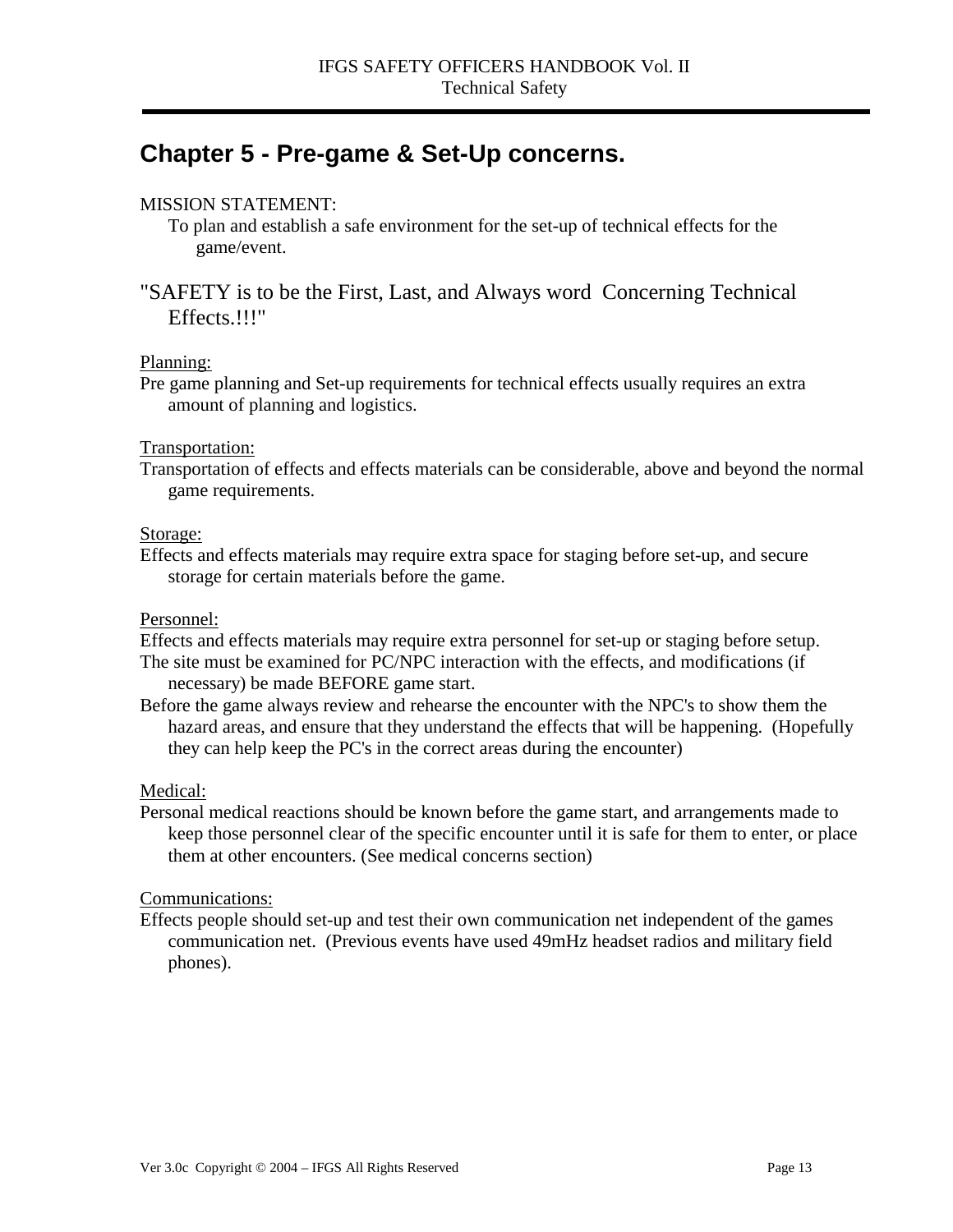Pre-game and Set-up concerns. (cont.)

#### Security:

- All equipment should be securely anchored or fasten down. If emplaced before game day they should be secured so as to not be easily removed. For expensive equipment, it should be brought onsite game day and have a person assigned to it for the duration of the game.
- For all equipment, ensure that equipment is out of the actual encounter site. Also route your cables, tubing or piping so that they will not be in an area of play (i.e. if possible run them around an encounter site, not through). Or if necessary, pipe or trench wires, cables or tubing.
- Secure storage areas should be established for high value items, hazardous materials/items, or any items that require limited access to them.

#### Fire Prevention:

- Fire extinguishers must always be on-hand for any encounter using fire or pyrotechnics, and adjacent to any gas powered equipment. The fire extinguishers must always be of the appropriate type.
- Areas around flame or pyrotechnic effects, or fuel powered equipment should be kept clear of flammable materials.
- Fuels should be stored away from pyrotechnic devices, equipment, food service areas, sleeping areas, and any other areas where they would be a hazard. They should be in a secure area at all times.

#### Electrical Systems:

For control systems always test power supplies, cut-off switches, emergency kill switches and controllers for the technical effects. Ensure that all control panels have key lock power switches or securable covers, and that the keys for those panels ARE AVAILABLE. Only the Operator, Encounter coordinator and/or the TSO should carry the keys for those panels. Emergency cut-off switches and Kill Switches MUST always be accessible.

#### Props:

For physical effects (props) consider the weight/mass, the movement speed, and the distance and direction of travel. Determine the probable location of personnel, both of the NPC(s) and the PC(s). Props for use by PC's/NPC's should not exceed 5 kg (approx. 11 Lbs) in mass.

#### Cryogenic based Effects:

Cryogenic materials should be picked up from the suppler at the closest time to use in the game. Gloves and goggles or faceshield MUST always be used when handling cryogenic materials. Always ensure adequate ventilation at all times when transporting and storing. NEVER use sealed containers! Ensure storage container has a sufficiently size vent hole and that it remains unblocked. Recommended are Styrofoam or soft cell foam containers. With the exception of DOT approved transport liquefied gas containers for the specific gases, Pressurized Containers Are Not Permitted. Cryogenics should always be stored in a secure area on the game site.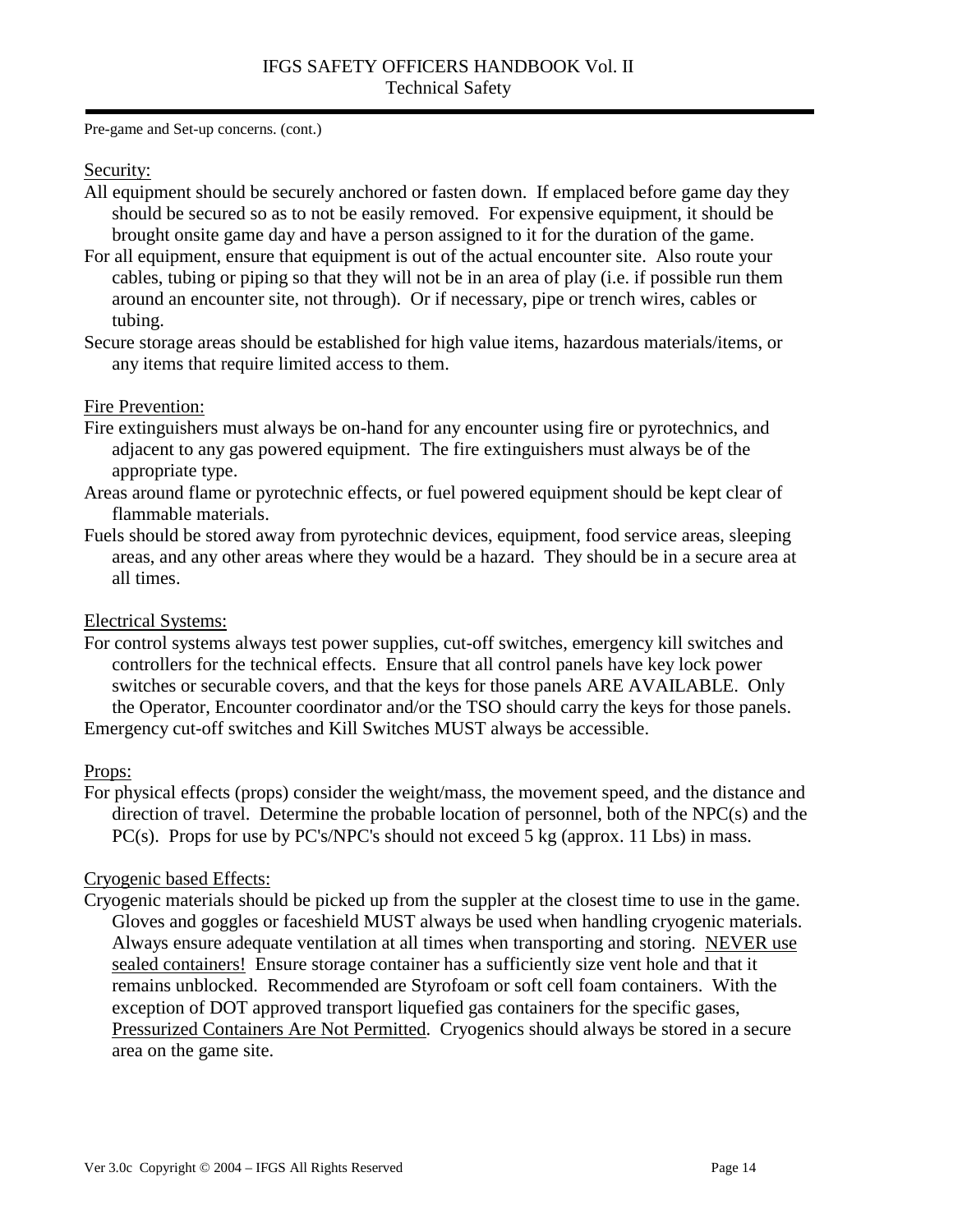Pre-game and Set-up concerns. (cont.)

#### Water Encounters:

If an encounter is designated as a water encounter then a Competent Person must be the EC. For encounters where PC's/NPC's are going to be adjacent to or in running water that is of a dangerous depth or velocity, at least one safety line must be placed across the stream downstream from the encounter site and a certified water rescue person and equipment should be at the encounter site (they can be a NPC). For Lakes and ponds a certified water rescue person should be at the encounter site (they can be a NPC). As well as a small boat or raft.

#### Structures:

- For encounters having scaffolding or structures, a Competent Person Must be the EC. During construction ensure that solid footings are created, that the structures are level and well braced and guyed. Always ensure that guys are flagged. Ensure that anchors are sufficient to hold the load put upon them, and are properly set. If people are going to be on top of the structure then ensure that handrails are properly installed, and ladders or stairs are in good condition and properly attached or anchored.
- For rope courses or 'slide for life' type setups, ensure that the cable will hold the load put upon it, particularly at the endpoints. Also ensure that the anchors are solid and will support the maximum expected load plus a safety factor.
- For enclosed spaces ventilation must be available to rapidly clear the air if smoke or pyrotechnic devices are used. Also enclosed spaces must have a means of rapid exit for all personnel.
- For structure based encounters ensure that appropriate rescue equipment is on-site.

#### Flame Based Effects:

Flame based effects can be the most effective and dangerous effects to work with.

- Pyrotechnical devices tend to emit sparks and hot debris at various velocities. For these type items, place them such that anything emitted will not go in the direction of the PCs/NPC's, or in such cases where that is not possible, cage or cover the device with flame/fireproof material (such as rock or screen) to prevent any debris from escaping. Ensure that the NPC's know where the devices are and the direction that debris could be ejected.
- For flame based effects be aware of fire hazards to sets, props, costumes, and site. Use flameproducing items in areas where there is reduced fire hazard. (For the Colorado chapters most have been done in quarries or stream beds.) Otherwise fireproof the materials and/or keep flammable materials (this includes PC's/NPC's – yes they are flammable) at a distance. For open flame (gas produced), have a quick acting shutoff valve (ball valve) at the fuel source and at distribution manifolds or fire heads. For remote valves use NC (normally closed) valves so that you have automatic shutoff in case of system failure.
- Fire extinguishers must always be on-hand for any encounter using fire or pyrotechnics, and adjacent to any gas powered equipment. The fire extinguishers must always be of the appropriate type.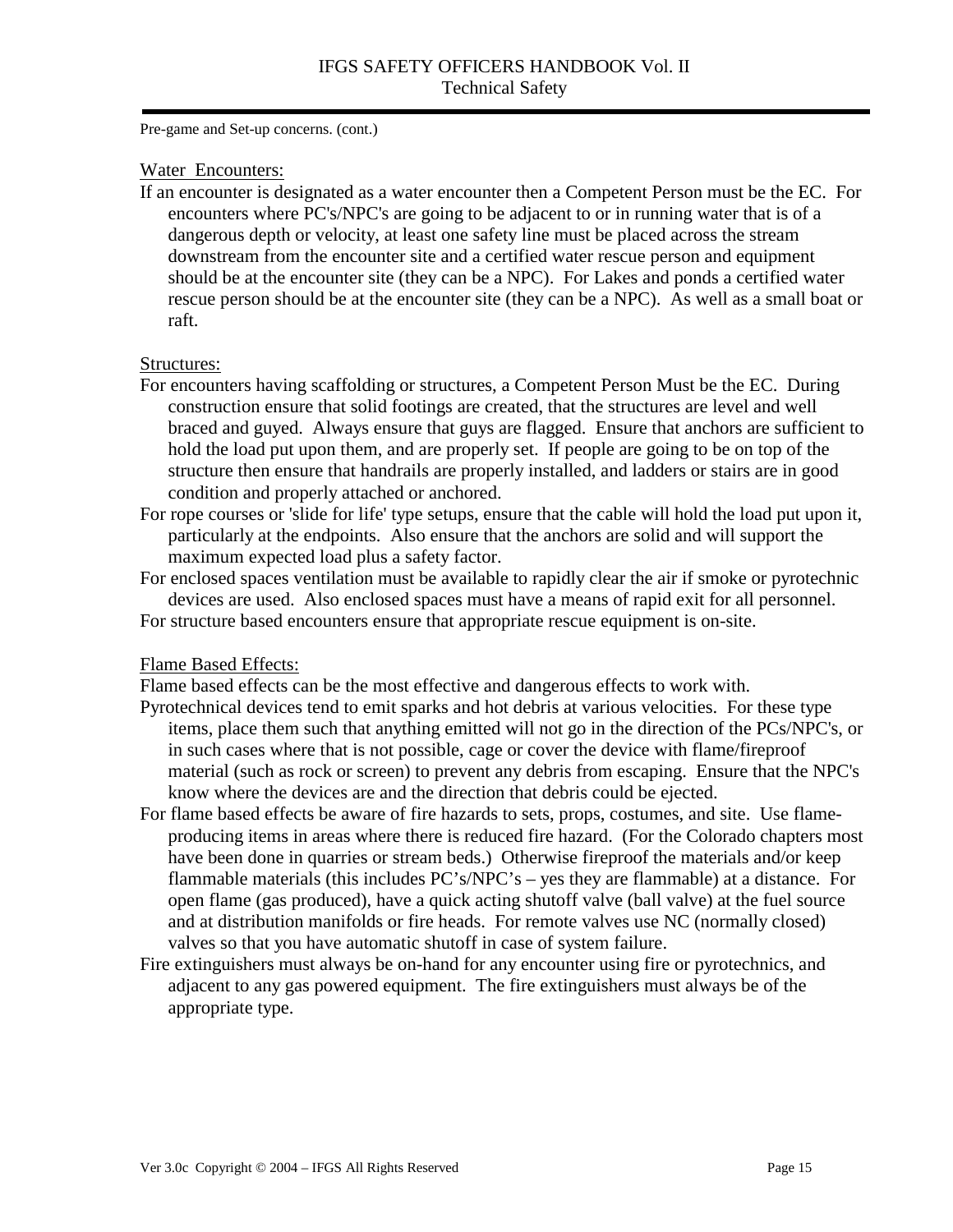Pre-game and Set-up concerns. (cont.)

Fuel Powered Equipment:

- For gas powered devices be sure that there is sufficient ventilation in and around the equipment. Also ensure that no encounter are nearby – especially downwind. Ensure that there is a cleared area around equipment to prevent fires, and to allow easy access for operation, maintenance or repairs.
- Fire extinguishers must always be on-hand and adjacent to any fuel powered equipment. The fire extinguishers must always be of the appropriate type.
- Placement of this type of equipment should be such so as to minimize the noise levels from them.

Document all pre-production or set-up problems and the solutions for those problems.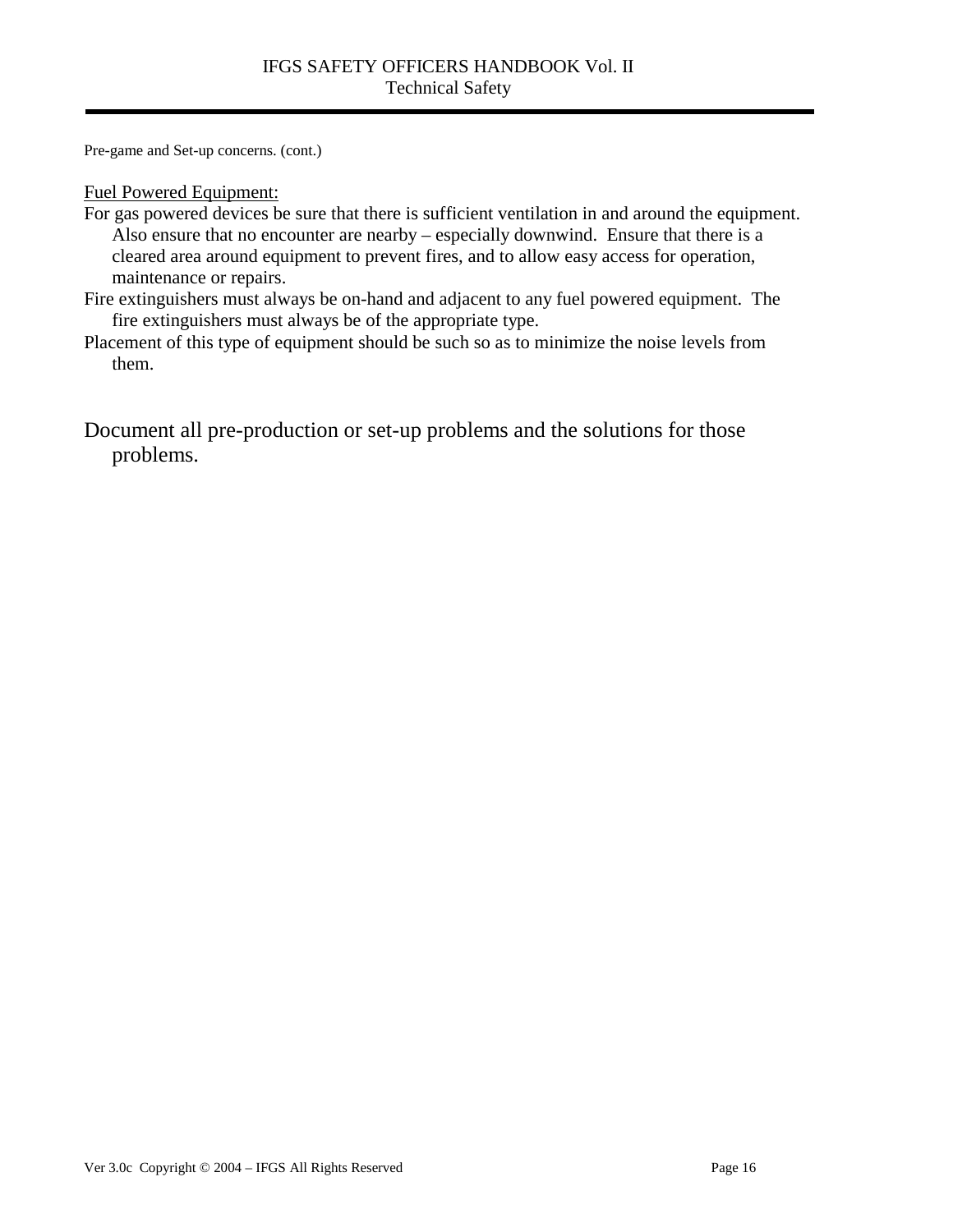## <span id="page-18-0"></span>**Chapter 6 – Operational Concerns:**

#### MISSION STATEMENT:

 To establish a safe environment for all personnel involved in technical effects within the game.

### "SAFETY is to be the First, Last, and Always word concerning Technical Effects.!!!"

#### Storage:

Effects and effects materials may require extra space for staging or storage during the game, and secure storage for certain materials during the game.

#### Personnel:

Large, or complex effects, especially involving fire or pyrotechnics MUST have one or more observers for safety. And those observers must have communications with the encounter effects operator.

Effects and effects materials may require extra personnel to maintain it during the game.

#### Communications:

Large or complex effects or encounters should always have its own communication system. (field phones or radios) Always check communications at times through the game (preferably just before a teams arrival) so as to verify that they still work.

#### Electrical Equipment:

For electronic or electrical systems always be aware of shock and electrocution hazards and physical hazards. For AC, use only three-wire grounded cable and quality connectors and keep connectors and wires maintained and in good condition. Ensure and verify a good ground, and correct hot and neutral. If outside use waterproofed connectors or keep connectors covered and elevated. (out of muddy areas or low spots where water would collect.)

For DC, ensure power source is not exposed, and that all connections are covered.

For audio systems check that non-wireless equipment is properly grounded, particularly any items carried by personnel, like microphones. Especially in wet or damp areas. Preference for those type areas are wireless microphones. Recommend keeping decibel levels to under 80db for localized or indoor encounters, and 100db for outdoor or encounter areas. Amplifiers using high voltage (such as tube type amps) shall not be used.

#### Special Equipment:

Recovery or rescue equipment should be on-hand at the encounter where it use may be necessary. Particularly for water, structure, subterranean and aerial effects.

Fire extinguishers must always be on-hand for any encounter using fire or pyrotechnics, and adjacent to any fuel powered equipment. The fire extinguishers must always be of the appropriate type.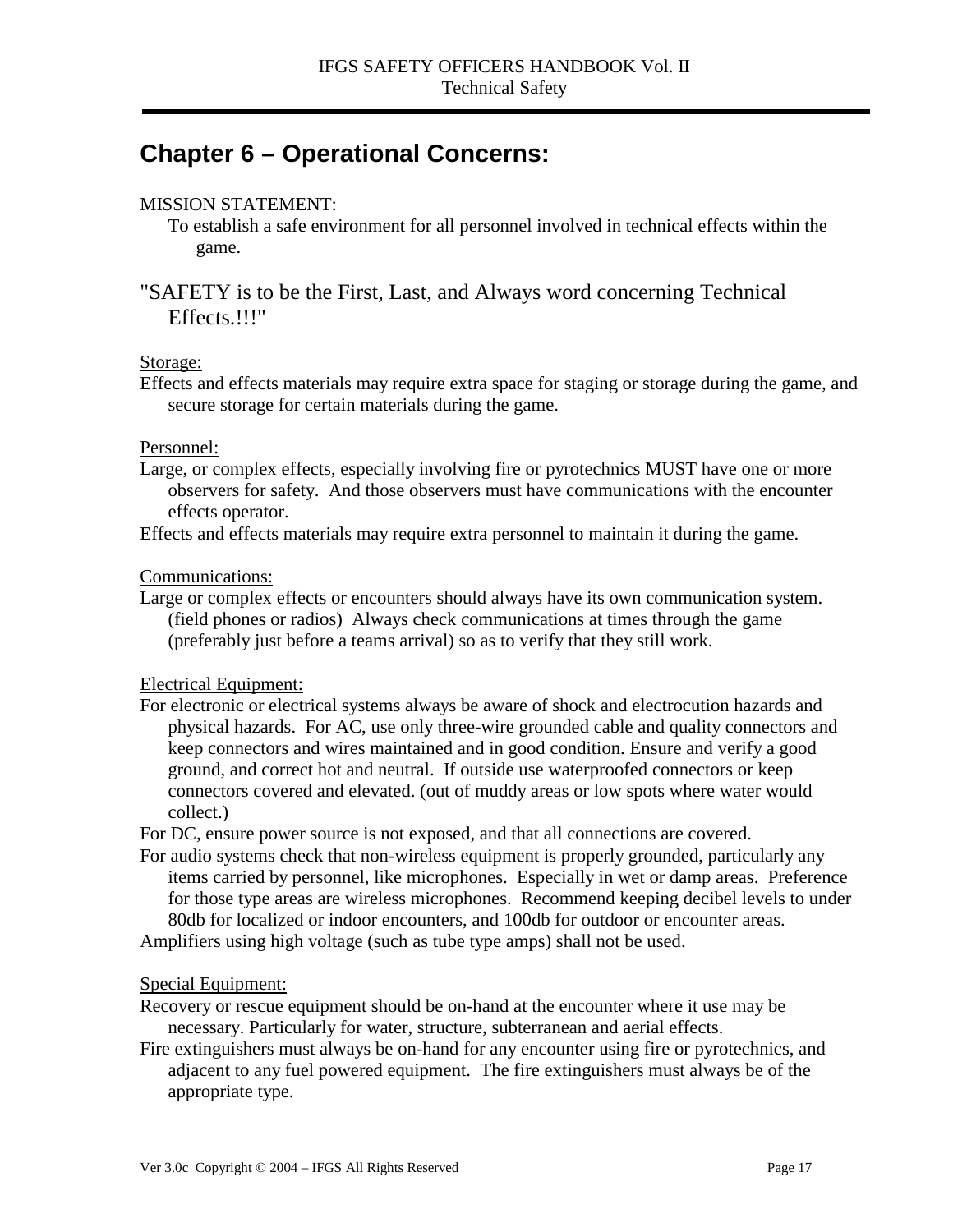Operational concerns. (cont.)

Personnel Safety:

- Hazardous Materials: Emissions or residues of certain pyrotechnical devices can be hazardous or toxic. In enclosed spaces, use a nontoxic compound, and have a means for rapidly ventilating the space. For outdoors keep close watch on your air movement, and the encounter coordinator/controller/operator should always have a route available to get personnel out of the area.
- Visual hazards that can be caused by certain pyrotechnical light source devices (i.e. flares) can be extremely bright, and should be placed out of direct line of sight. If possible reflect the light off of a wall or some other object. Anyone closer than 10 Meters (30 Ft) should not have direct line of sight to the unit(s) (especially at night). If using strobe, flashbulb, or pyrotechnic flash, anyone closer than 10 Meters (30 Ft) should not have direct line of sight to the unit (especially at night).
- For lasers PC/NPC's should not be direct line of sight (especially at night). Maximum 3mw power rating.
- For UV all personnel should be informed about the usage of UV producing equipment. And if requested the encounter should be able to run without it. UV should be long wavelength type.
- Visual hazards can also be caused by a lack of visibility. Especially with smoke or fog, or for night encounters, make sure that there are no problems caused by the reduced visibility (such as rocks or objects on the ground that could be tripped over, or tree branches that could be walked into).
- For effects in enclosed spaces a means of rapidly ventilating the room must be provided. Also a means of rapidly extricating people from the encounter must be in place.

#### LAST NOTE:

Any time there is any question of Safety in an Effects Encounter, STOP THE

ENCOUNTER. This includes if PC/NPC(s) have moved such that there could be an unsafe condition. All of us have at one time or another had to stop an encounter to move PC/NPC(s).

- Always review and rehearse the encounter with the NPC's to show them the hazard areas, and to understand the effects that will be happening. (Hopefully they can help keep the PC's in the correct areas during the encounter)
- It is much better to temporarily stop an encounter, than to stop a game due to injury. Also when you have to stop the encounter inform the GSO and the Watchdog.
- Do not think it a reflection on your skill or lack of it that you have to stop an encounter, PC/NPC(s) often do things never planned for.

So if you have a problem look on it as a learning experience to remember for the next time. And Document It.!!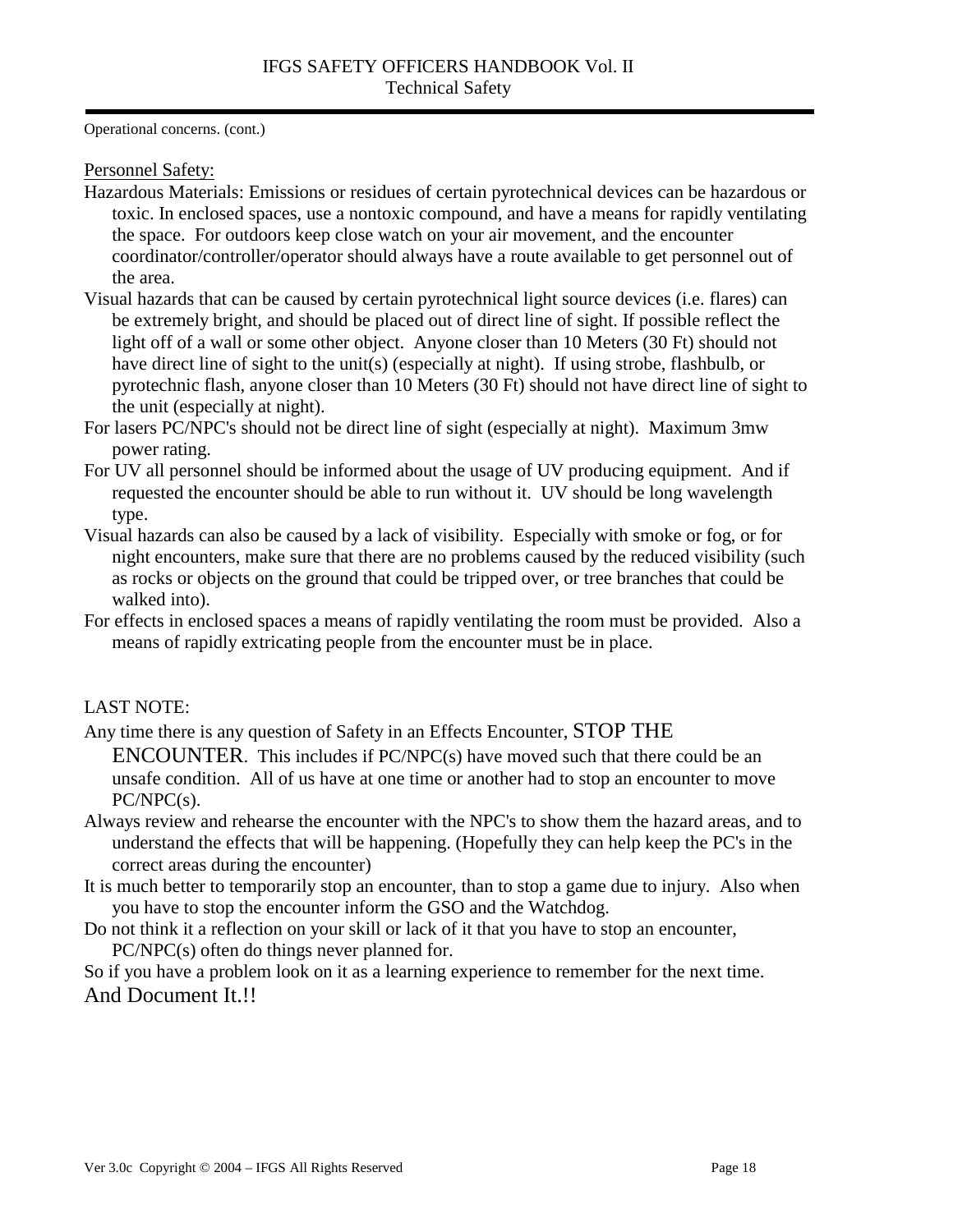## <span id="page-20-0"></span>**Chapter 7 – Post Game Concerns:**

#### MISSION STATEMENT:

 To establish a safe environment for all personnel to strike the game and clean up the game site.

## "SAFETY is to be the First, Last, and Always word concerning Technical Effects.!!!"

Post-Game, Strike and Clean-up concerns.

#### Personnel:

- Take special care when deconstructing structures. With tired personnel, the chances of errors when taking down structures are greatly increased, especially with large vertical structures, resulting in a greater risk of injuries. Technical effects may require extra personnel to safely strike.
- This also applies for all strike of technical effects, errors increase when people are tired or in a hurry, so much more vigilance is needed to prevent injuries.

#### Storage:

Effects and Effects material may require extra space for staging after strike, and secure storage for certain materials or their residues until they can be properly removed and/or disposed of.

#### Structures:

Take special care when deconstructing structures. With tired personnel, the chances of errors when taking down structures are greatly increased, especially with large vertical structures. Extra personnel may be required to safely take down a structure. Ensure that the structure is disassembled sequentially so as to maintain as much structural integrity as possible during disassembly.

#### Hazardous Materials:

Emissions or residues of certain pyrotechnical devices can be hazardous or toxic. Always wash up after handling pyrotechnical devices during strike or disposal and/or use gloves. Dispose of remains properly. For fuels keep secured until they can be safely removed, wash down any spills from equipment.

#### Document the encounter(s) strike, including problems and solutions.

Documentation should include the encounter, personnel, equipment and other items. Use the Technical Safety Report. SO Form 07.